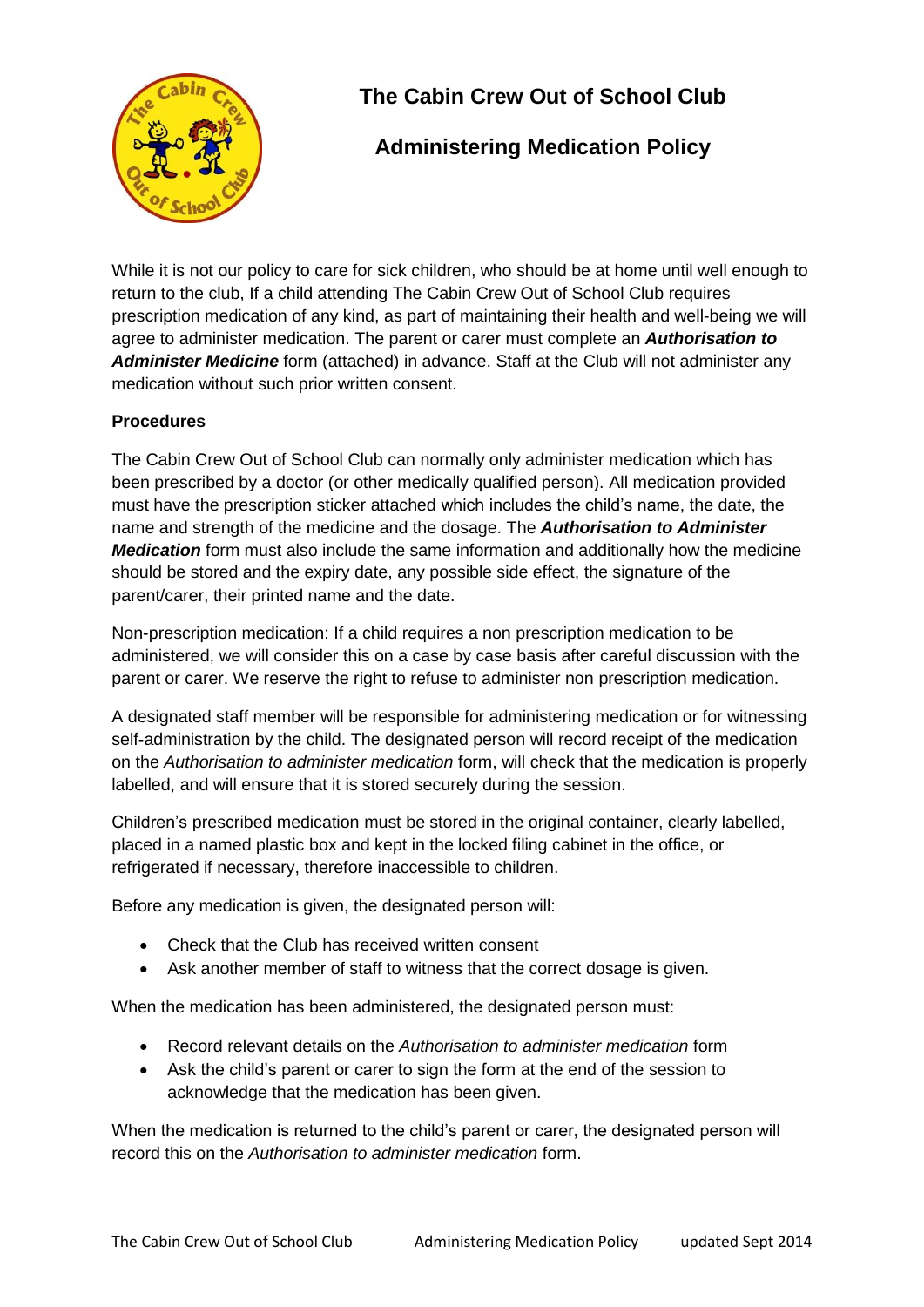If a child refuses to take their medication, staff will not force them to do so. The Manager and the child's parent or carer will be notified, and the incident recorded on the *Authorisation to administer medication* form.

If a child suffers from a long term medical condition the Club will ask the child's parents to provide a medical care plan from their doctor, to clarify exactly what the symptoms and treatment are so that the Club has a clear statement of the child's medical requirements, outlining the clubs role and information shared with staff who care for the child. The plan should include measures to be taken in an emergency and reviewed frequently. The club may also produce a health care plan with the parent/carer.

Certain medications require specialist training before use, e.g. Epi Pens. If a child requires such medication the Manager will arrange appropriate training as soon as possible. It may be necessary to absent the child until such training has been undertaken. Where specialist training is required, only appropriately trained staff may administer the medication.

A child's parent or carer must complete a new *Authorisation to Administer Medication* form if there are any changes to a child's medication (including change of dosage or frequency).

| This policy was adopted by The Cabin Crew<br>Out of School Club. | Date:              |
|------------------------------------------------------------------|--------------------|
| To be reviewed:                                                  | Signed:            |
| Name of signatory:                                               | Role of signatory: |

*Written in accordance with the Statutory Framework for the Early Years Foundation Stage (2017): Safeguarding and Welfare Requirements; Health (3.45-3.46)*